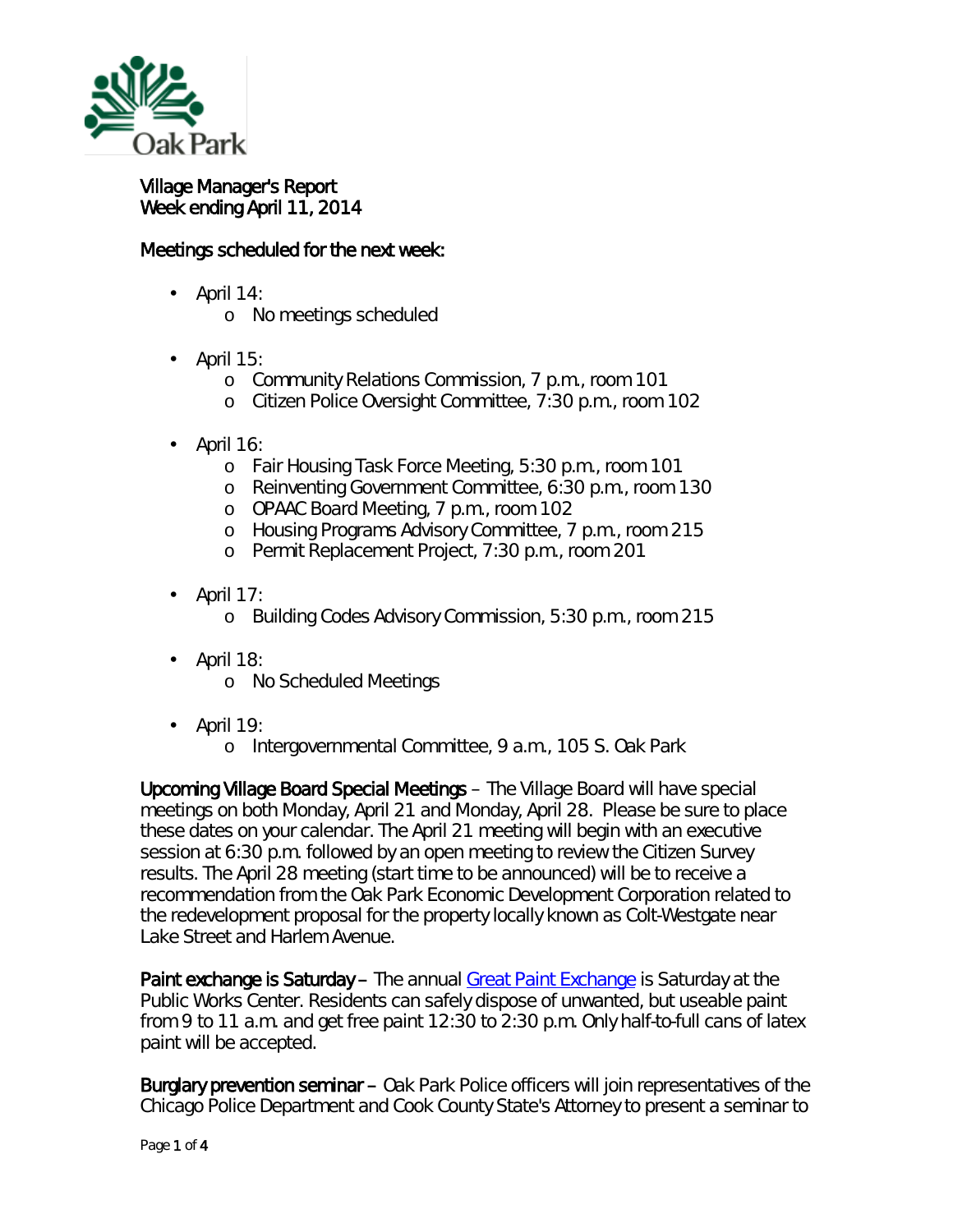help property owners avoid being a burglary victim. The seminar is scheduled for 11 a.m., Saturday, at [Village Hall.](http://r20.rs6.net/tn.jsp?f=001FqWANHn2cIEIL-wpoPlN5dcrtqg1x6uxsDHK-UjKJmPkXrx0KCf45CvJ6rqbKQekuN7pVIiEnTA_tKk7KbKT7s10KrDY5XN6LE97cNjT26emLgVpoicjYxtFUkumj3otzTBWjkcV5w-dTDDe4Lwj2LfJguB_bUbxOY0ZGvatebdUdTeJWysqU9B1PMaIVj90LtrlGcCwjr8ZbNfYu4MCCCcDAu8anqWqSF6OpYVSymc=&c=544CCvY390nATVVl4yt4R3uecm4rlH_YVenA7f8AtJS007gBmqIA9Q==&ch=yMLL-9KcKnj0T-xktAru77_Sfvl-FDESjE1DEAUoeDobz3tFdn324w==)

Area I-290 expansion meeting scheduled – Representatives from the Illinois Department of Transportation have scheduled an area public meeting to address residents' concerns about plans to expand I-290. The meeting is scheduled for 7 p.m., Tues., April 22 in the auditorium of the [Proviso Math and Science Academy,](http://r20.rs6.net/tn.jsp?f=001FqWANHn2cIEIL-wpoPlN5dcrtqg1x6uxsDHK-UjKJmPkXrx0KCf45K49etFIIihpLaXQwENLE9mhF2UFkzoSUebJsfjYzddr6eIoyp0Y0HFnJg-7L0GEMBshJtfAhk8Hup6cFlPX5OQkLmrOsgTY1sfulTl2FKQnGEqW8OKVbvQTKe6IbnKZcGVaqU_FO2fH&c=544CCvY390nATVVl4yt4R3uecm4rlH_YVenA7f8AtJS007gBmqIA9Q==&ch=yMLL-9KcKnj0T-xktAru77_Sfvl-FDESjE1DEAUoeDobz3tFdn324w==) 8601 W. Roosevelt Road, Forest Park. IDOT officials involved in the [proposed](http://r20.rs6.net/tn.jsp?f=001FqWANHn2cIEIL-wpoPlN5dcrtqg1x6uxsDHK-UjKJmPkXrx0KCf45NZMb9BWYiC8UrDTldcZD0OOJn1xV05MtaD2OWA7SBTvaLYLF5A8f_jh6xHbbHV4_nVVP1nGFH5p2c-bh6Yg7hDZypqjPWrUJ7j8s9sBq6nrjuXMYfMs3IEJrcR5-cus46elswAEOCgXSVfQfUGNTjboCAM0jaK0dc1XDPl5D1Wk&c=544CCvY390nATVVl4yt4R3uecm4rlH_YVenA7f8AtJS007gBmqIA9Q==&ch=yMLL-9KcKnj0T-xktAru77_Sfvl-FDESjE1DEAUoeDobz3tFdn324w==)  expansion of the [Eisenhower Expressway](http://r20.rs6.net/tn.jsp?f=001FqWANHn2cIEIL-wpoPlN5dcrtqg1x6uxsDHK-UjKJmPkXrx0KCf45NZMb9BWYiC8UrDTldcZD0OOJn1xV05MtaD2OWA7SBTvaLYLF5A8f_jh6xHbbHV4_nVVP1nGFH5p2c-bh6Yg7hDZypqjPWrUJ7j8s9sBq6nrjuXMYfMs3IEJrcR5-cus46elswAEOCgXSVfQfUGNTjboCAM0jaK0dc1XDPl5D1Wk&c=544CCvY390nATVVl4yt4R3uecm4rlH_YVenA7f8AtJS007gBmqIA9Q==&ch=yMLL-9KcKnj0T-xktAru77_Sfvl-FDESjE1DEAUoeDobz3tFdn324w==) will be joined by representatives of the Chicago Transit Authority to discuss the status of the project and address citizens' concerns. Our local watchdog group, [Citizens for Appropriate Transportation,](http://www.citizensforappropriatetransportation.org/) will be involved as well.

Health contributors honored – Two individuals and three local organizations were honored with the Dr. William Fitzsimmons Public Health Award for their contributions to the health and well-being of Oak Parkers during National Public Health Week, April 7-13. The Fitzsimmons Award for Excellence in Public Health is named in honor of the Oak Park Health Department's medical consultant from 1976-1992. The annual awards are presented by the Board of Health and Department of Public Health. This year's winners are Dr. Paul Schattauer of the Green Medical Practice; Greenline Wheels; Mary Ellen Sjostrom, RN; the Oak Park-River Forest Food Pantry; and Prevail. More details were included in a news release that is [posted on the Village website](http://www.oak-park.us/news/public-health-contributors-honored) and will be included in the May *[OP/FYI](http://www.oak-park.us/newsletters)* newsletter.

Top-scoring restaurants honored – The 10 restaurants scoring the highest for their food service sanitation efforts were announced this week by the Health Department. The annual Johnson Restaurant Awards, now in its 29th year, are based on scores from a 45-point inspection survey. This year's winners were [Aripo's Venezuelan Arepa](http://www.aripos.com/)  [House,](http://www.aripos.com/) 118 N Marion St.; [Cucina Paradiso,](http://www.cucinaoakpark.com/) 814 North Blvd.; [Marion Street Grille,](http://www.marionstreetgrille.com/) 189 N. Marion St.; [King and I,](http://www.kingandioakpark.com/) 105 N. Marion St.; [Eyrie,](https://www.robertmorris.edu/eyrie/) 128 N. Oak Park Ave.; [Buzz Café,](http://thebuzzcafe.com/) 905 S. Lombard Ave.; **Edwardo's Natural Pizza, 6831 North Ave.**; [Flat Top Grill,](http://www.flattopgrill.com/) 728 Lake St.; [Boss Burrito,](https://www.facebook.com/BossBurrito) 1110 Westgate St.; and **TGI Fridays**, 401 N. Harlem Ave. Recipients receive a door decal and a recognition certificate from the Health Department. More details are [posted in a news story on the Village website.](http://www.oak-park.us/news/health-department-honor-10-highest-scoring-restaurants)

Street status update – Public Works Streets Division crews continued patching potholes throughout the Village and repairing streets that were dug out to repair water utility breaks. Waste Management, the Village's street-sweeping contractor, continued the season's first cycle. Public Works crews also began cleaning up debris in various parking lots and business districts.

Water & sewer work – Water & Sewer Division crews repaired a water main break at 827 N. Lombard Ave. and upgraded the public side of the water service at 1231 Hayes Ave. as part of the lead abatement program. The division also cleaned sewers in preparation for an upcoming sewer televising project.

Page 2 of 4 Forestry moving into spring mode – Planning is underway for the spring parkway tree planting program. More than 300 trees are scheduled to be planted on parkways throughout the Village. Forestry Division crews also repaired split-rail fencing at various locations around town and began preparing the landscape planters for the front of the Public Works Center. In addition, numerous service requests were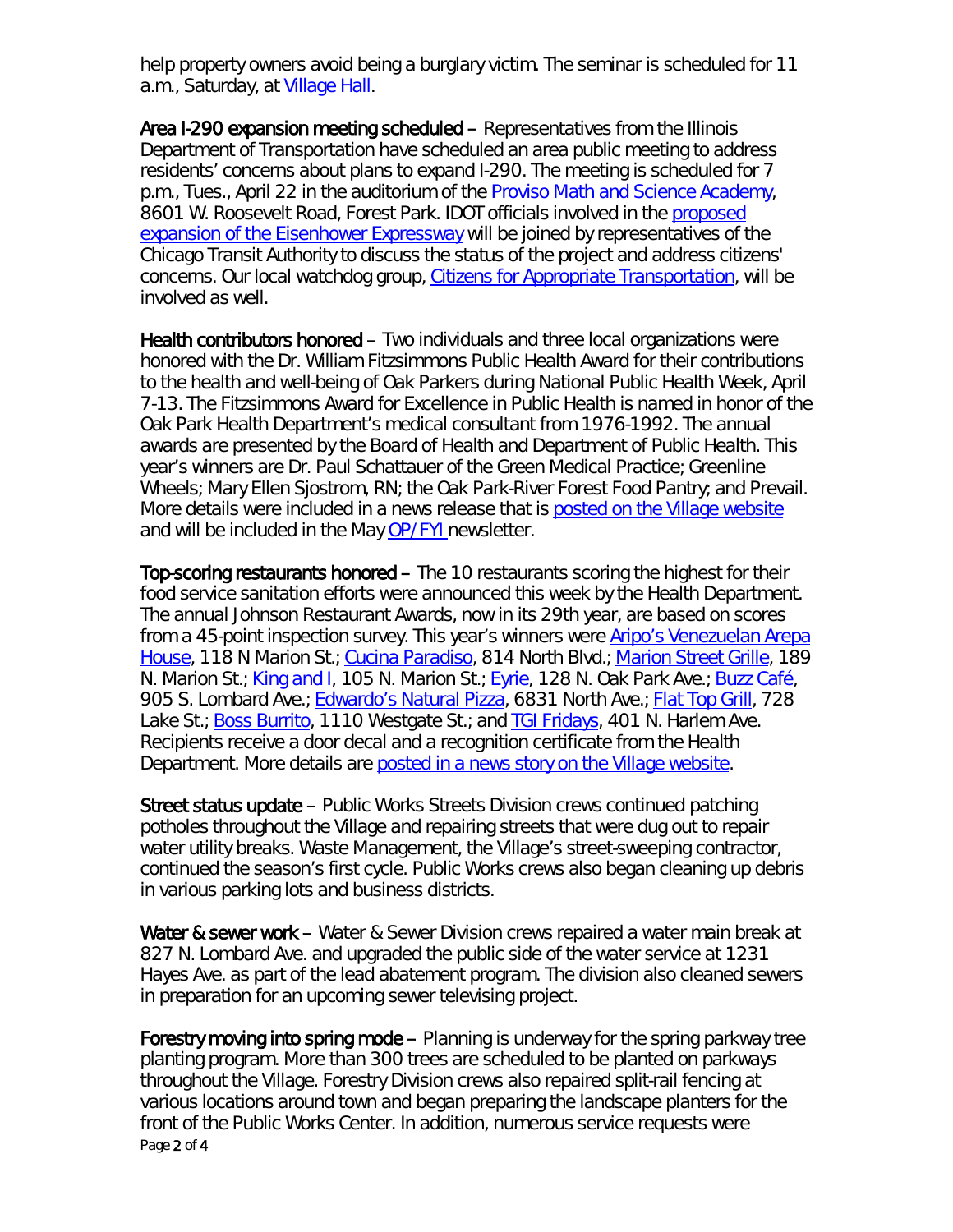completed, including removing a large hanging branch from a parkway tree on the 800 block of S. Kenilworth Ave.

Teaching abstention – Health Department has been awarded a Teen Pregnancy [Prevention](http://www.dhs.state.il.us/page.aspx?item=59466) grant from the Illinois Department of Public Health to fund the recently completed eight–week course focused on providing young adolescents with the knowledge, confidence and skills necessary to reduce their risk of sexually transmitted diseases (STDs), HIV and pregnancy by abstaining from sex. Twenty-one seventh-grade parochial school students participated in the weekly program, which addressed the consequences of risky behavior, how to respond to peer pressure and refusal and negotiation skills. The program uses an [evidenced-based curriculum](http://www.hhs.gov/ash/oah/oah-initiatives/teen_pregnancy/db/) recommended by the [Office of Adolescent Health](http://www.hhs.gov/ash/oah/) of the U.S. Department of Health and Human Services to create a positive, youth-centered learning environment through small group activities and role play.

Police activities update – Oak Park Police responded to 2,390 calls in March, down slightly from the 2,418 calls received in February and 2,398 calls in January. However, high-priority calls were up in March, totaling 815 compared to 732 in February and 804 in January. Medium-priority calls, such as accidents without injuries, continued to be the largest single category of calls in March, with 930 calls as compared to 1,020 in February and 1,007 in January. Police were on the scene of high-priority calls in an average of three minutes and 15 seconds, down from February's response time of four minutes, six seconds and January's three minutes and 41 seconds. The West Suburban Consolidated Dispatch Center fielded 5,001 calls in March with about 60 percent of the calls from Oak Park, a percentage that has held steady so far this year.

Fire Department March update – The Oak Park Fire Department responded to 548 calls in March, up about 10 percent over normal seasonal expectations. About 63 percent of the calls were for emergency medical services. Of the 338 patients, 263 were transported to a medical facility with 163 requiring advanced life support services. The backpack style *first-in* bags the department began testing in January to carry equipment to calls have received positive feedback from the medics. The bags, which national studies indicate may help reduce lifting injuries, have been expanded to all emergency response apparatus. Firefighters responded to six fires in March, including one caused by improperly disposing of smoking materials. The others fires were related to cooking incidents. Rapid response times continued in March, with firefighters being on scene in five minutes and 25 seconds, which is below the national standard of six minutes.

Making connections – Patrick Rollens, the Village's communications and social media coordinator, has the joined the [Code for America's Peer Network.](http://codeforamerica.org/about/peernetwork/) The network is designed to bring together local government innovators to share resources and best practices, and collaborate on common problems. [Code for America](http://codeforamerica.org/) is a nonprofit organization that connects cities with technologists, web developers and civic hackers to improve how government serves its constituents. The Communications Department initially contacted Code for America last year about the possibility of getting more involved with the organization.

Page 3 of 4 Rozmus honored for ComPostable – Environmental Services Manager Karen Rozmus received innovation awards from both the Suburban Branch and the Chicago Metro